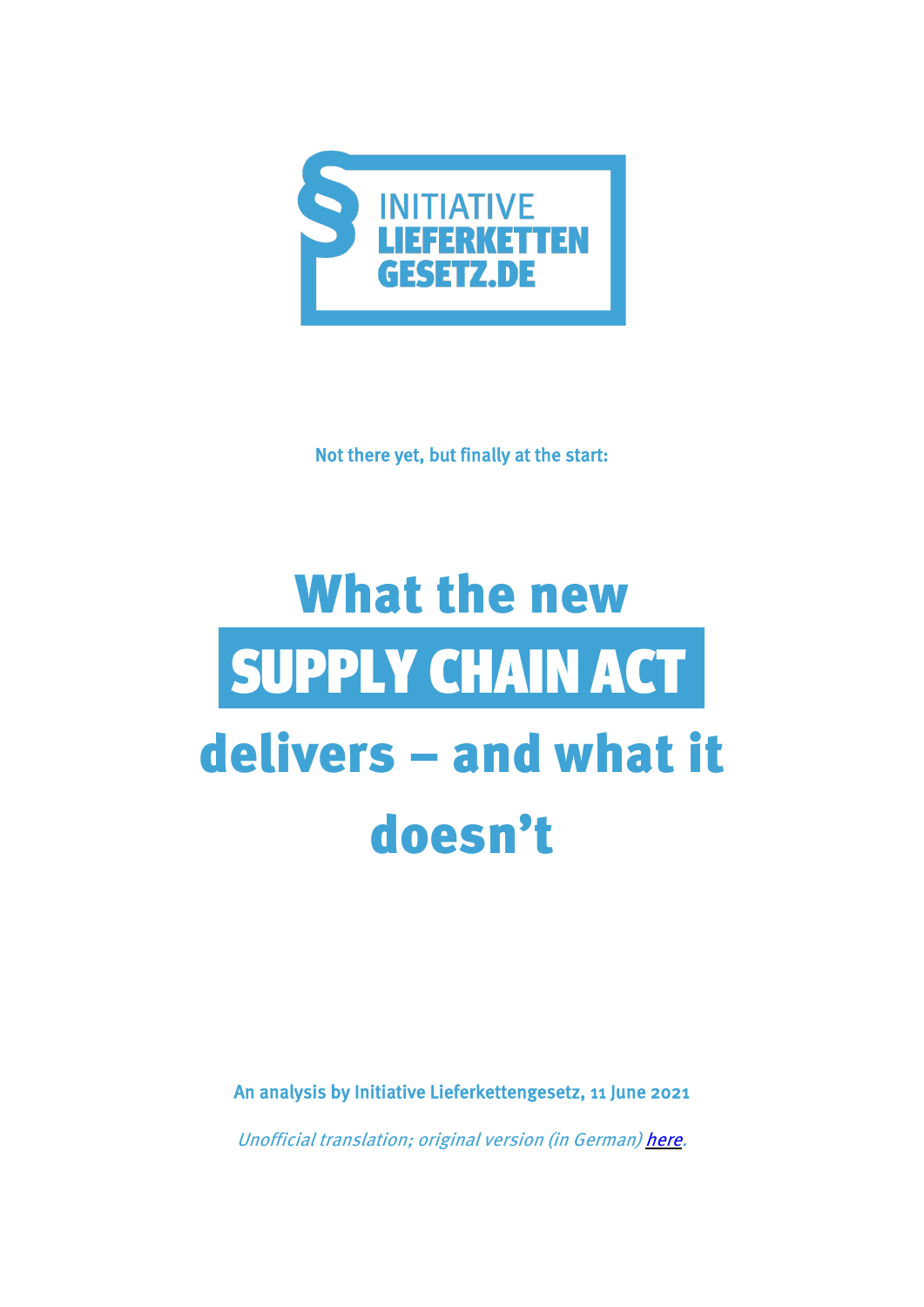### INTRODUCTION

The German "Supply Chain Due Diligence Act" is adopted! But what exactly is behind this? Our analysis shows: We are still a long way from reaching our goal in the fight against human rights violations and environmental degradation in global value chains, but with the new law, we are finally off to a good start.

The new Supply Chain Act will enter into force in 2023 and will initially apply to companies with 3,000 or more employees, then from 2024 to companies with 1,000 or more employees with a registered office or branch in Germany. The law obliges these companies to **fulfil their due** diligence obligations in their supply chains with regard to respecting internationally recognized human rights and certain environmental standards.

The law refers to the UN Guiding Principles on Business and Human Rights which are among the most important internationally recognized standards of corporate responsibility for human rights. In line with the UN Guiding Principles, the Supply Chain Act aims at strengthening the rights of people along global supply chains vis-à-vis companies.

The law is a response to the devastating incidents in which German companies have been directly or indirectly involved in their international business activities in recent years. Recurring reports about burning or collapsed factories, exploitative child labour or destroyed rainforests have shown: Voluntarily, many companies do not sufficiently fulfil their responsibility in global supply chains. Studies by the European Commission<sup>1</sup> and most recently by the German Government<sup>2</sup> have confirmed this.

Against this background, the Initiative Lieferkettengesetz was founded in September 2019 as a broad civil society alliance and has since demanded that the German Government passes a supply chain act before the end of this legislative period in September 2021. This law would have to pursue two goals:

1) Companies avoid damage to people and the environment by taking precautionary measures.

2) Affected parties can more easily obtain redress when damage has occurred.

The German Supply Chain Act passed on June 11 is a political compromise. As such, it includes a number of points that have the potential to contribute to greater human rights and environmental due diligence by companies in their value chains. At the same time, the compromise falls significantly short on many aspects, which means that the law is not effective enough and cannot just serve as a model for a European supply chain law. We shall address these points in detail in the sections "Finally at the start" and "Not there yet".

<sup>&</sup>lt;sup>1</sup> https://op.europa.eu/en/publication-detail/-/publication/8ba0a8fd-4c83-11ea-b8b7-01aa75ed71a1/language-en.

 $^{2}$  https://www.auswaertiges-amt.de/blob/2405080/23e76da338f1a1c06b1306c8f5f74615/201013-napmonitoring-abschlussbericht-data.pdf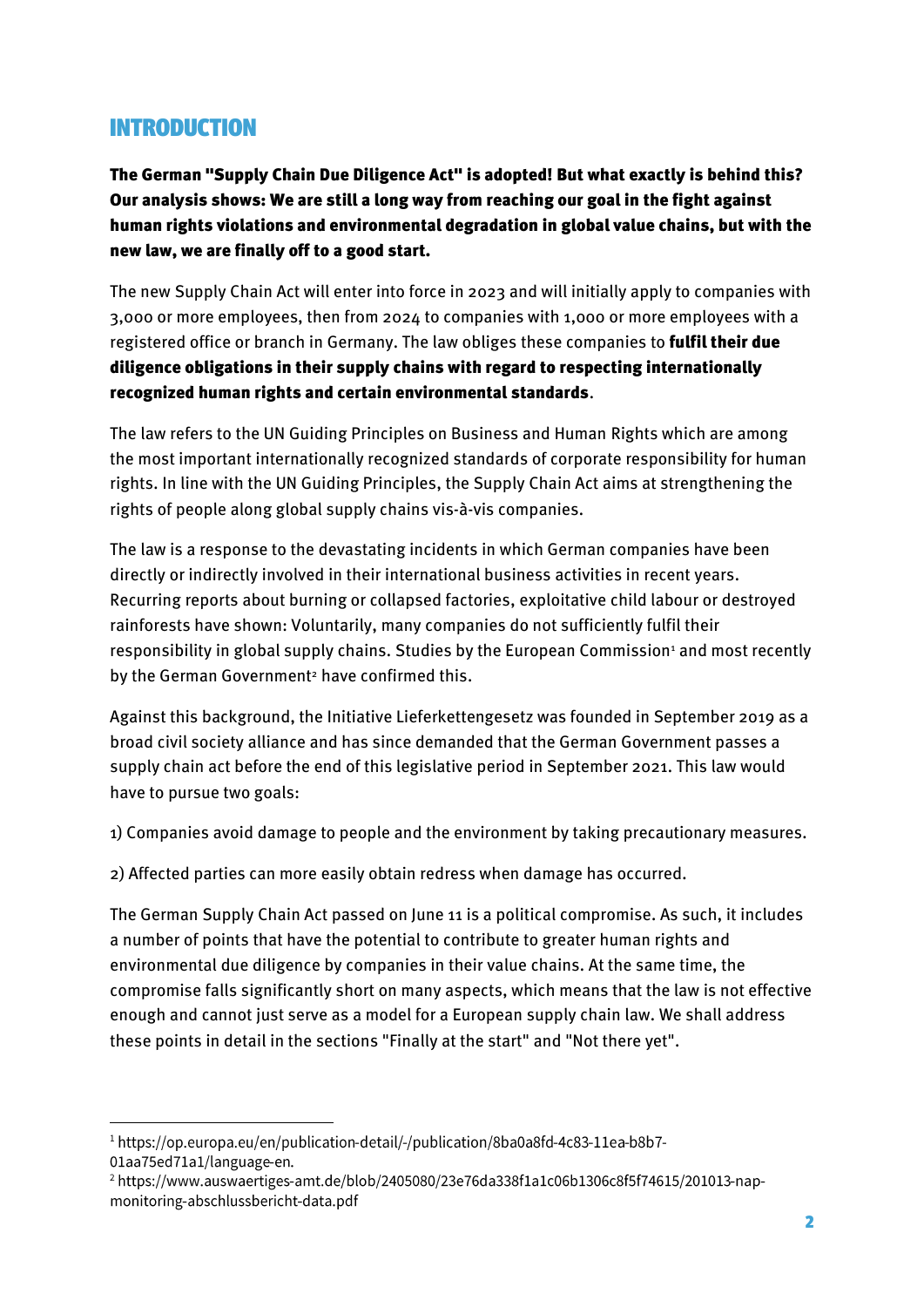## FINALLY AT THE START:

With the following points, the Supply Chain Act makes an important contribution against human rights violations and environmental degradation in corporate supply chains:

1) The law initiates an urgently needed paradigm shift in Germany - away from purely voluntary corporate social responsibility to binding human rights and environmental obligations for companies. It serves the comprehensive protection of human rights and thus paramount legal interests and enshrines due diligence by companies along the entire supply chain as a matter of principle.

2) The law unfolds a preventive effect in that companies are required to change their behaviour and prevent damage to people and the environment by taking precautionary measures. For example, they are required to comply with human rights and environmental due diligence obligations in their supply chains. This includes establishing effective risk management and conducting risk analyses systematically for their own business and direct suppliers, and on an *ad hoc* basis for indirect suppliers, in order to identify risks to people and the environment and to prevent, end or mitigate violations.

3) The law creates strong regulatory oversight and enforcement. If companies violate their due diligence obligations, they act in violation of the law and can be fined by the competent authority, the Federal Office for Economic Affairs and Export Control (BAFA), based on the severity of the offense as well as the company's total turnover. In the event of significant violations of the Supply Chain Act involving fines of at least 175,000 euros, exclusion from public procurement contracts is envisaged. The law thus provides for state actions to ensure that the due diligence obligations are actually complied with.

4) By law, affected parties can demand that BAFA takes action. If affected parties assert to the Federal Office for Economic Affairs and Export Control (BAFA) that their rights are being violated or directly threatened by a company's failure to comply with its due diligence obligations, BAFA must take action and investigate whether a breach has occurred and work towards its elimination by the company.

5) The law introduces representative action on behalf of people affected. In the future, affected parties can authorize NGOs and trade unions to raise such claims – using the already existing causes of action – on their behalf directly before German courts. This can reduce the obstacles foreign affected parties face when trying to bring claims before German courts - for example, reduce the high costs of such proceedings or guarantee anonymity in case of threatened prosecution.

6) The law regulates a few environmental obligations arising from three conventions ratified by Germany that are essentially aimed at protecting human health. These provide for the prevention of the use of persistent organic pollutants (POP Convention) and mercury emissions (Minamata Convention) as well as the control of transboundary movements of hazardous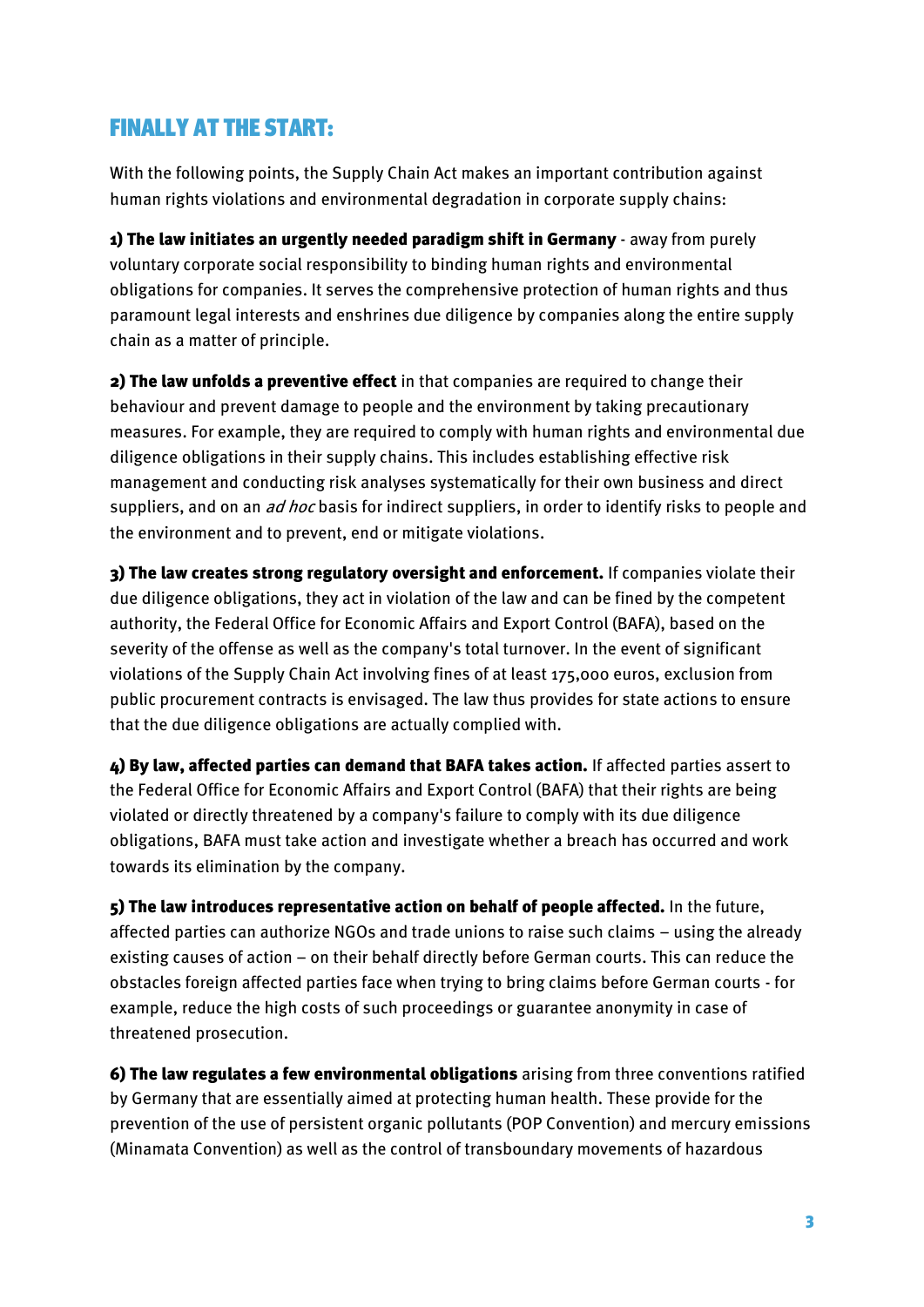wastes (Basel Convention). Beyond these conventions, the law covers the protected goods of soil, water and air in the context of human rights risks.

7) The scope of application and environmental obligations are more comprehensive than in the government draft bill of March 3, 2021. The law will now also cover foreign companies that have a branch office in Germany with more than 3,000 employees (more than 1,000 employees from January 1, 2024). It has also been clarified that subsidiaries belong to the parent company's own business area insofar as the parent company exercises a determining influence. And with the Basel Convention on Hazardous Waste, a third environmental convention was added to the catalogue of environmental obligations.

8) Works councils with economic committees receive new rights. When the law comes into force, they will be entitled to information and consultation on issues of corporate due diligence in supply chains in accordance with the Supply Chain Act. This will enable the elected representatives of workers' interests to work across company boundaries to strengthen social standards, human rights and environmental obligations.

#### NOT THERE YET:

The law has been weakened in many crucial aspects due to massive pressure from some business associations, the Christian Democratic Union (CDU) Economic Council and the Federal Minister for Economic Affairs and Energy. As a result, the law loses effectiveness and even falls behind the UN Guiding Principles in some parts. The following points contribute to the fact that the law is not effective enough:

1) The comprehensive due diligence obligations apply only to the company's own business operations and direct suppliers, but not to indirect suppliers. In the case of indirect suppliers, companies are not required to conduct a risk analysis proactively and systematically, but only on an *ad hoc* basis, when they gain "substantiated knowledge" of a potential human rights violation. This restriction is incompatible with the preventive idea of the UN Guiding Principles. It is well known that a large proportion of human rights violations occur precisely at the beginning of supply chains, i.e. in the area of indirect suppliers. Without a systematic and anticipatory analysis of possible risks, including those that are not publicly known, companies cannot adequately avoid them.

2) The law does not provide for a new cause of action in civil law holding companies liable for damage caused by failure to comply with their due diligence obligations. As a result, the legislator perpetuates judicial uncertainty. Injured parties continue to have hardly any chance of bringing claims against German companies for human rights violations before German civil courts. Moreover, the lack of a new and improved civil liability provision reduces the deterrent and thus preventive effect on companies.

3) The law takes environmental aspects into account only marginally; an independent and comprehensive environmental due diligence obligation is missing. The law limits the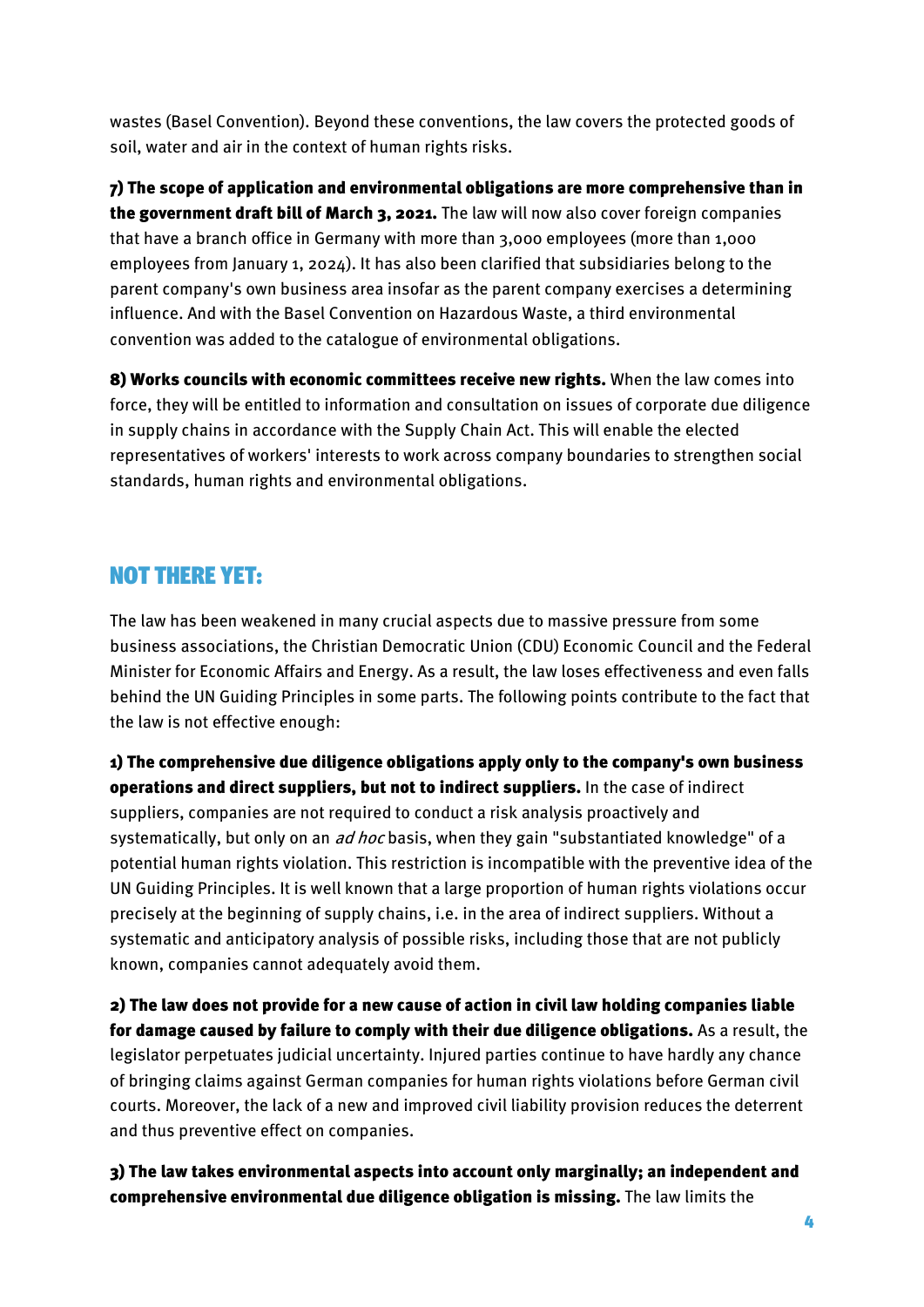environmental duties to a supposedly conclusive list of three conventions. However, such an approach is not sufficient to do justice to the prevention principle of environmental law, which is why a general clause relating to environmental damages should be introduced. Although the law so far covers the protected goods soil, water and air in the context of human rights risks, massive environmental destruction through biodiversity loss is not covered, nor is climate taken into account as a protected good.

4) The provisions on effective remediation for affected parties and on the participation of those affected in the process fall short. Effective remediation plays a central role in the UN Guiding Principles. This is not only about compensation for damages, but also about remediation as a separate component of the due diligence obligations. The law does not, however, provide for affected parties to be able to obtain redress through a complaint mechanism. Only when assessing the fine in Section 24 (4) No. 7 redress efforts by companies are taken into account. The UN Guiding Principles also require companies to consult with potentially affected groups in order to assess their human rights risks and take effective measures. This consultation with affected parties is not mandatory under the law.

5) The number of companies covered is too small. Instead of focusing on all large companies with more than 250 employees as well as small and medium-sized enterprises in sectors with particular human rights risks, the law only covers companies with more than 3,000 employees (from 2024: with more than 1,000 employees). However, small and medium-sized enterprises (SMEs) can also have significant negative impacts on human rights and environmental issues when they operate in a risk sector.

6) There are major gaps in the definition of the human rights protected when it comes to gender justice and indigenous rights. For example, gender-based violence and discrimination is not listed as an element of prohibition, although these serious human rights violations are widespread along global supply chains. Similarly, there is no reference to indigenous rights under ILO Convention 169, although Germany has just ratified this convention and indigenous peoples are exposed to particular risks from large-scale economic projects.

7) The BAFA is a federal authority under the supervision of the Federal Ministry for Economic Affairs and Energy, which has decisively blocked an ambitious supply chain law **in recent months.** In relation to the work of the authority, regulations must be put in place to ensure BAFA's independence from political influence by the Federal Ministry for Economic Affairs. For example, BAFA should make its decisions exclusively according to criteria of human rights and environmental due diligence and in doing so decide independently, i.e. not be subject to instructions in the processing and decision-making of individual cases. In addition, a multi-stakeholder body should accompany BAFA's work.

8) Further deteriorations compared to the government draft. Under pressure from parts of the CDU parliamentary group, a clarification was included that the Supply Chain Act does not provide for a separate cause of action in civil law. The clarification sends the wrong signal from a human rights perspective and creates legal uncertainty. The law is intended to strengthen the